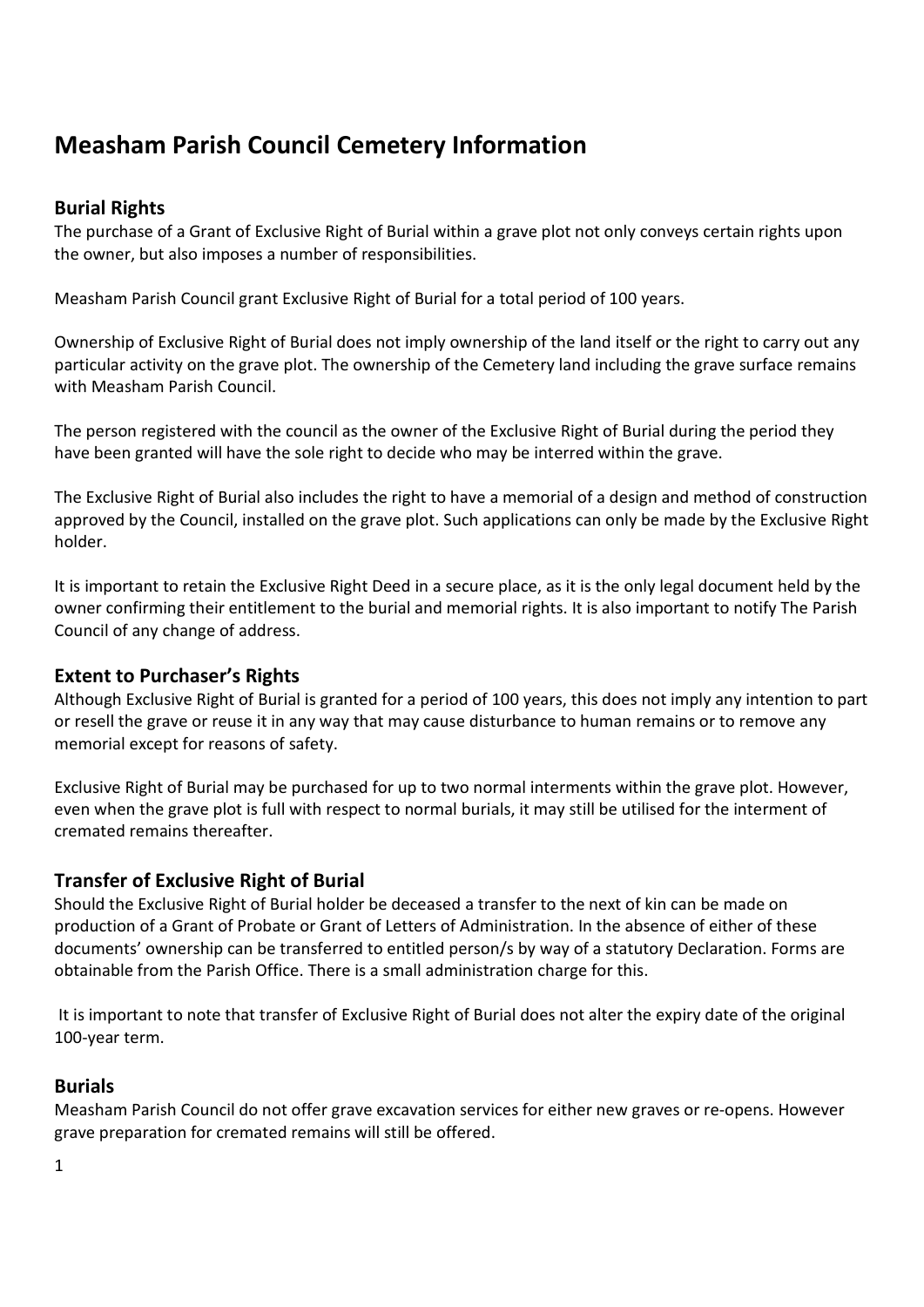Funeral directors are asked to source suitable contractors to carry out this work on their behalf and to ensure that they have in place all necessary Insurance documents, risk assessments and that correct health and safety procedures are followed at all times. Public Liability Insurance must be produced annually by all grave diggers employed by funeral directors.

Unless pre purchased or graves to be re-opened, burials will take place 'next in line' in the Free Church section, Roman Catholic section or the Cremated Remains section. Requests for burials not in line i.e to be in front of family will be considered on request at a 50% increase in fee. No burials unless already purchased will be allowed in the consecrated section of the cemetery.

During winter months 1<sup>st</sup> November until 1<sup>st</sup> March no internments will be allowed after 2.30pm.

The Funeral Director shall be requested to check the grave prior to burial to ensure size, location and depth are correct.

Disposal certificates must be produced to the parish office prior to any burial taking place.

#### **Grave Maintenance**

Burial areas within the cemetery have been laid out in what is known as the 'Lawn' system. Using this system, the Council is able to gain easy access to all graves within the burial section, thus allowing more effective maintenance of grave surfaces at lower cost, and also simplifying the excavation of graves.

In the period following a burial the grave surface will be subject to sinkage due to soil settlement. The initial settlement lasts for 6 to 12 months, during which time the surface will be topped-up by cemetery staff as required.

Once the initial settlement has taken place, the surface will be grassed over with seed or turf. Over future years the grave will continue to settle and may require re-surfacing from time to time.

## **Memorials**

**ONLY** the Exclusive Rights holder is entitled to apply for permission to have one permanent headstone memorial erected upon a grave plot or an additional inscription on an existing memorial. (An additional stone for ashes that have been interred into existing graves can also be requested).

No works are permitted to be carried out on any grave space except by:

A monumental mason who is accredited to the British Registration of Approved Monumental Masons Scheme (BRAMM) or an equivalent scheme or:

By staff of Measham Parish Council, such works may include any works associated with memorial safety inspections and the subsequent temporary making safe of any memorial.)

Basic cleaning/washing down and non-specialist cleaning of a memorial may be undertaken by any person. Parish Council staff are not responsible for cleaning or general maintenance of memorials.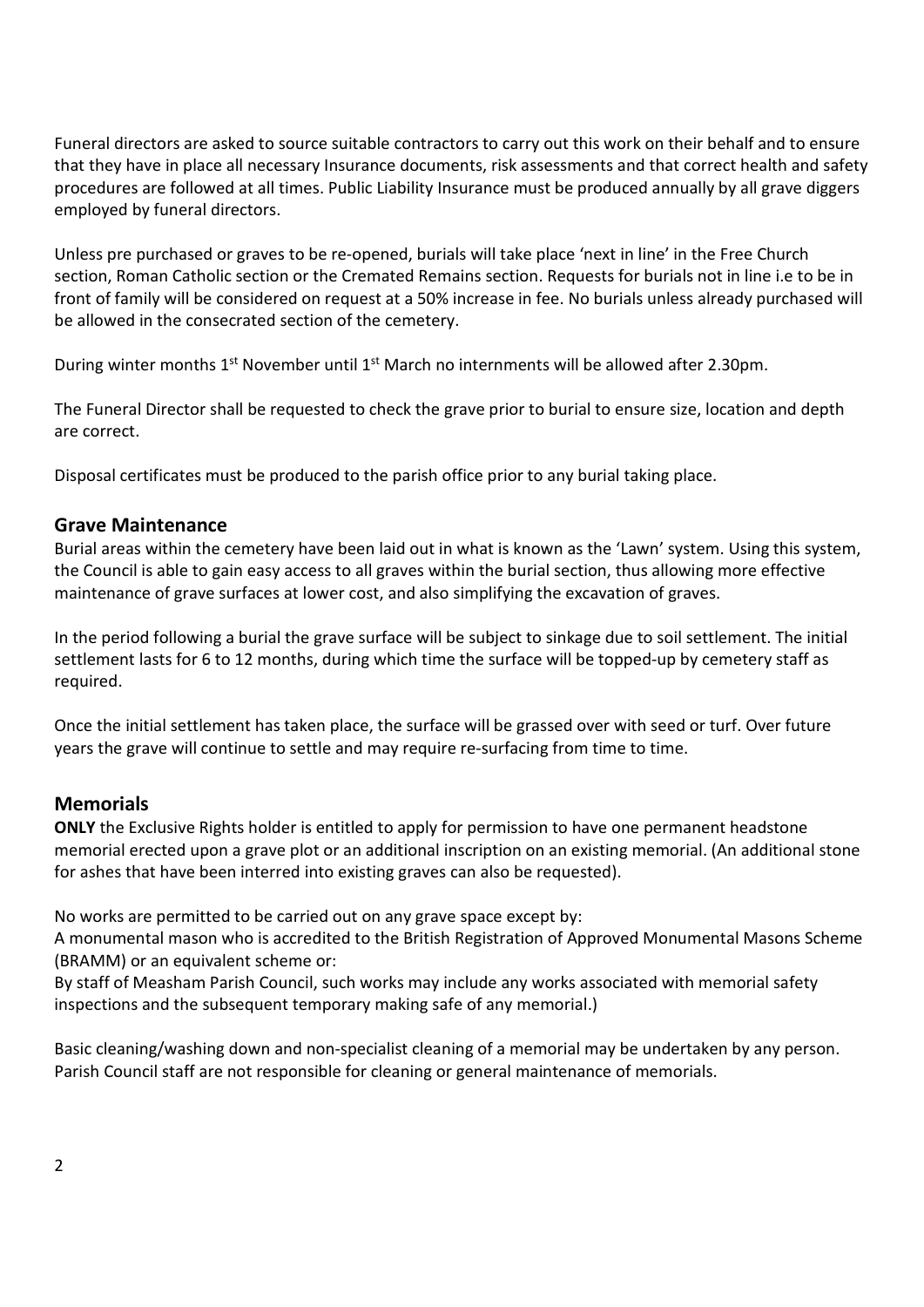## **Application Process**

An application for a memorial or additional inscription must be completed fully, signed by the grave owner and include a detailed plan of the proposed memorial including the dimensions and details of the proposed fixing method. All memorials including re-fixed are to be installed in line with the National Association of Memorial Masons (NAMM) approved standard and code of safe working practice.

Memorials other than for cremation plots will only be considered following a minimum period of six months from burial; it is however recommended that a 12-month settlement period should be observed to minimise memorials 'leaning' due to settlement.

Standard Memorials must not exceed 3'5 wide and 5' high including the base and memorials in Cremated Remains Section are restricted to 24' high and 24' wide including the base.

In design and choice of memorials, kerb stones and grave edgings are not permitted and consideration of public safety and the prevention of offence to cemetery visitors must be given. Photographs are permitted to form part of the memorial stone.

Usually a memorial application will be completed and submitted on behalf of the Exclusive Right holder by the chosen memorial mason or stone craftsman contracted by the owner to carry out the work.

Applications will be considered for a second memorial in the form of a wedge style plaque to be placed directly in front of an existing stone when ashes are interred into usual graves and room is not available on the existing memorial to commemorate the additional internments. Maximum size is W1.6 x L1.6 x D 4"-2".

Once an application has been approved by the parish council, the stone mason is at liberty to proceed with installation of the memorial but must first advise cemetery staff when they plan to be onsite.

Any memorials placed out of line or incorrectly due to stone mason error will be required to be re-fixed at no cost to the parish council or grave owner.

# **Guarantee**

All memorials installed must be subject to a Guarantee of Conformity granted by the mason who installed the memorial. Such guarantee is given to confirm that the memorial has been fixed to the best standard set by NAMM and should last for a minimum of 30 years. If during the life of the memorial it becomes loose or unstable the mason should under the terms of the said guarantee, re-fix the memorial to the original standard at no cost to the grave owner or council.

The upkeep and maintenance of any memorial within the cemetery remains the responsibility of the person who holds the Exclusive Right to that grave.

## **Memorial Safety Testing**

It is strongly recommended that the Exclusive Right holder should have the stability and condition of the memorial checked at least annually. Failure to do so may result in the Exclusive Right holder being held liable for any injury or death caused to a third party if the injury or death is shown to be due to the condition of the memorial or the manner in which it was installed.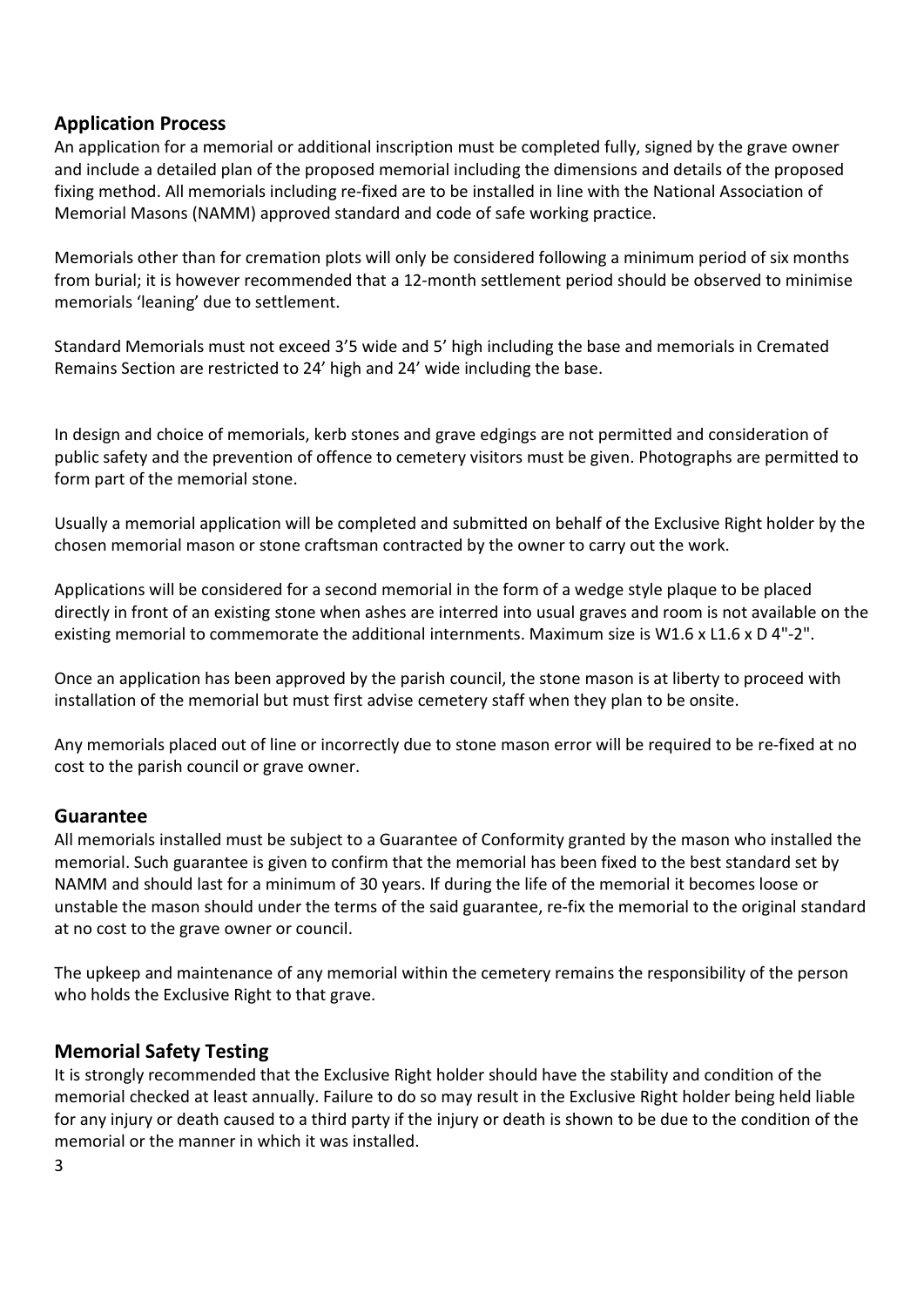All memorials will be subject to periodic testing by suitably trained staff. 1 months' notice will be given by way of advertising the inspection on the Cemetery noticeboard and parish council website. Inspections are carried out every 5 years as recommended by the Health and Safety Executive. Any memorials failing a safety test will be made safe by parish council staff. This may include being sunk into the ground vertically, laid flat, cordoned off or stake and banded. The Council will attempt to contact the grave owner at their last known address to inform them of the reason for taking such action. The Exclusive Right holder is responsible to arrange and authorise suitable repairs to be undertaken by an approved BRAMM or equivalent accredited mason. The Council is duty bound to take such action to reduce the risk to visitors. Regular memorial inspections arranged by the Exclusive Right holder themselves will avoid the need for such action.

Should no remaining family members be contactable, or the Grant of Exclusive Right be expired, the memorial will be either laid down or sunk into the ground in a safe manner.

## **Damage to Memorials**

Measham Parish Council will not be held responsible for any damage caused to a grave or memorial except where it can be proved that the damage is the result of grave digging or maintenance operations.

#### **Memorial Insurance**

It is recommended that all memorials should be insured against theft, loss, or damage. Most monumental masons can advise on such insurance cover.

#### **Unauthorised Memorials**

The Parish Council subject to the Local Authorities' Cemeteries Order 1977 have the right to remove without notice any unauthorised items placed on or around any grave or any unauthorised memorial. Items will be kept for up to 1 month for collection**.** 

#### **Internments in Adjoining Grave**

Exclusive Right holders must be aware that on occasion when adjacent graves are excavated for either first or second internment that a large quantity of soil will be placed on existing adjoining graves. Where this happens grave diggers will ensure that the grave and any headstone are cleaned up as soon as possible after so as to minimise disruption. **This procedure is usual practice and unavoidable.**

#### **Decorations**

Wreaths, trees and ornaments placed at Christmas will be removed by staff by February 1st.

Other wreaths placed i.e. for Father's Day and Mothers Day etc will be removed after one month.

The burial ground is classed as a lawn cemetery, Exclusive Right Purchasers sign to acknowledge this and as such trinkets, toys, ornaments and fencing, planting of shrubs etc are not permitted.

#### **Fees**

Fees shall be reviewed on an annual basis. Fees will be trebled for persons living outside the Parish, unless they have had to move away for nursing or elderly care.